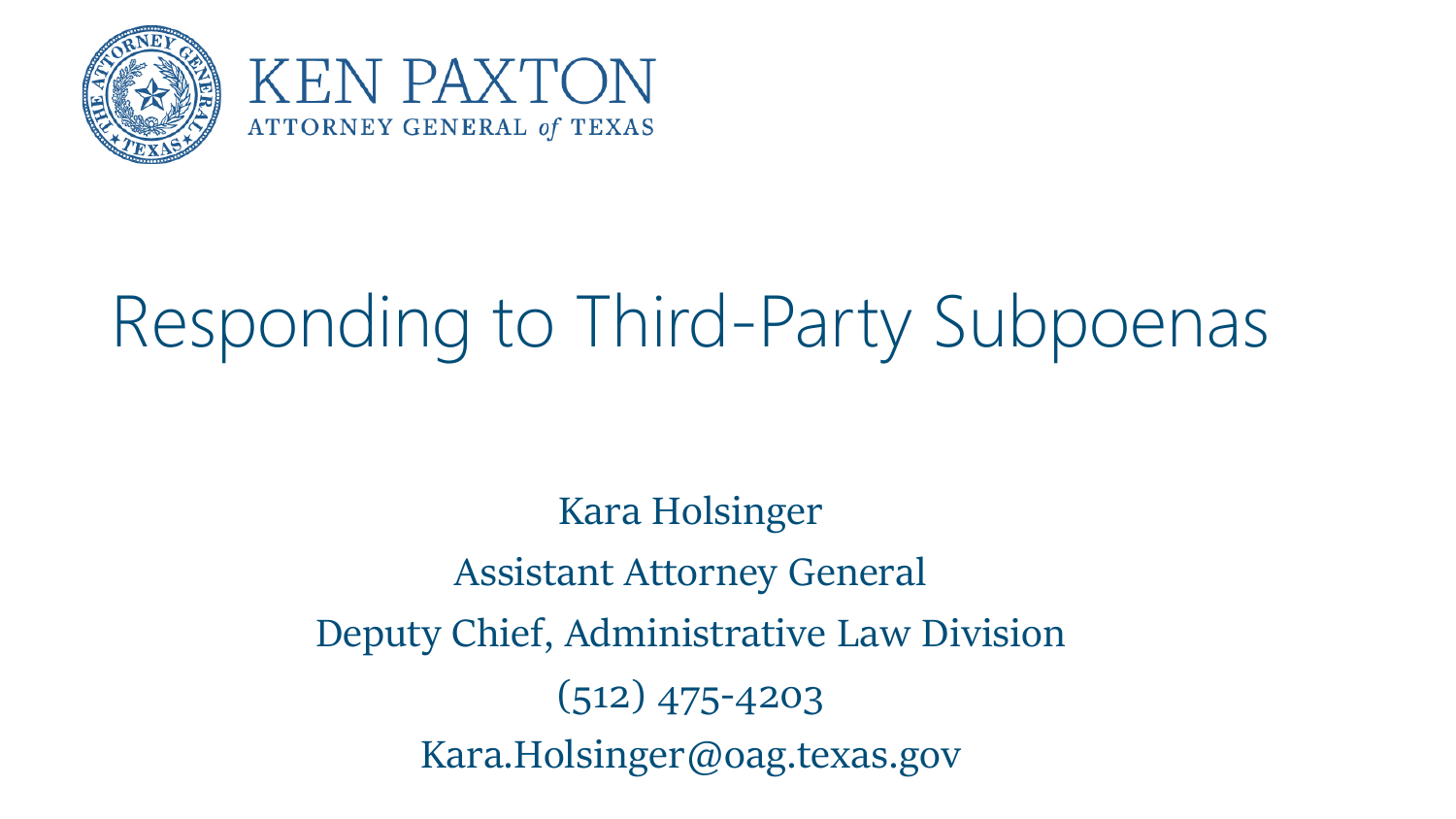#### I. Receiving and Evaluating a Subpoena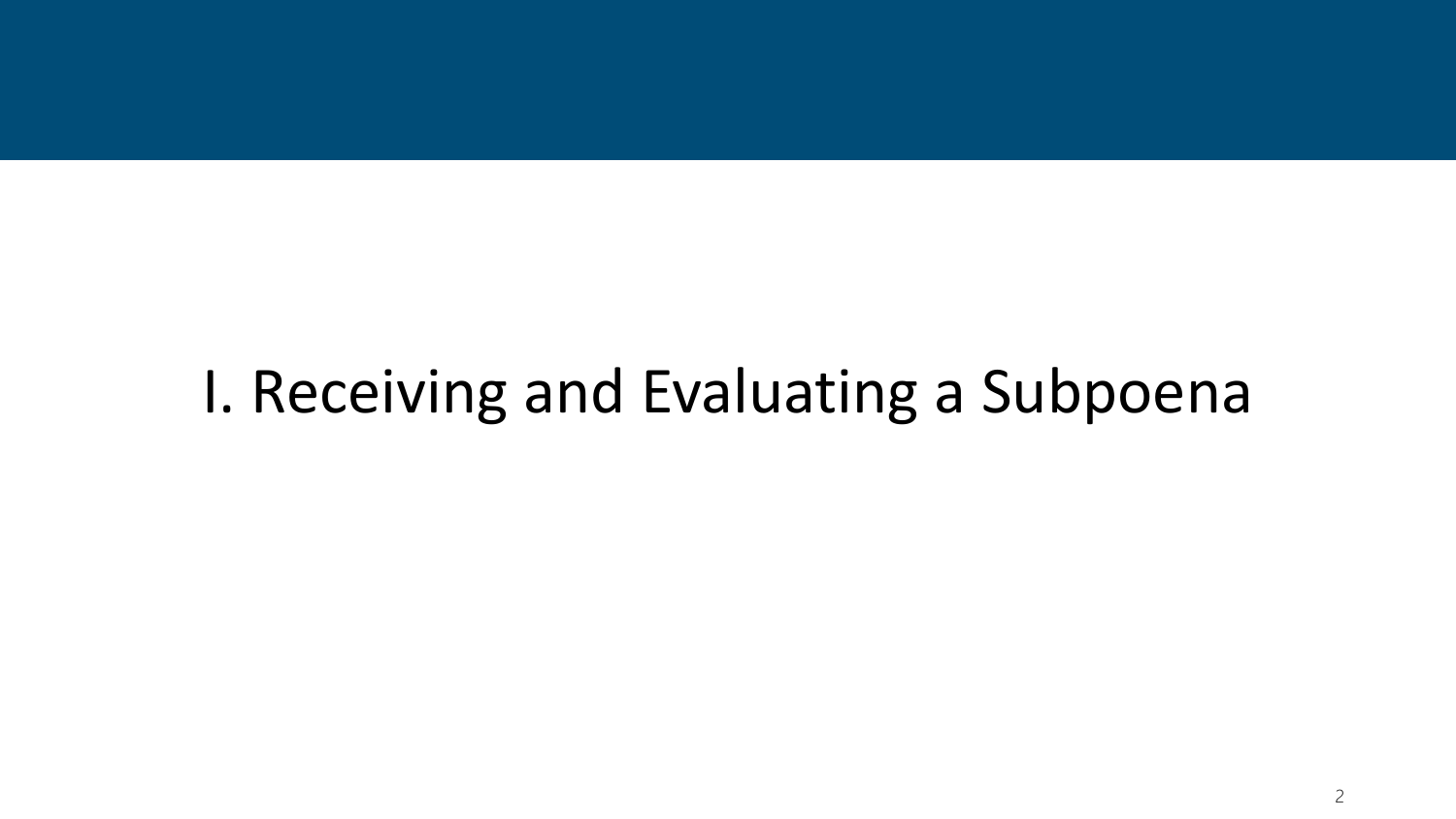### Subpoena Statutes and Rules

- Federal Rule of Civil Procedure 45
- Texas Rule of Civil Procedure 176
	- TRCP 192 (permissible discovery; protective orders)
	- TRCP 193 (responses and objections)
	- TRCP 199 (deposition)
	- TRCP 200 (deposition on written questions)
- Code of Criminal Procedure Chapter 24
- Texas Government Code § 2001.089 (subpoenas in contested cases)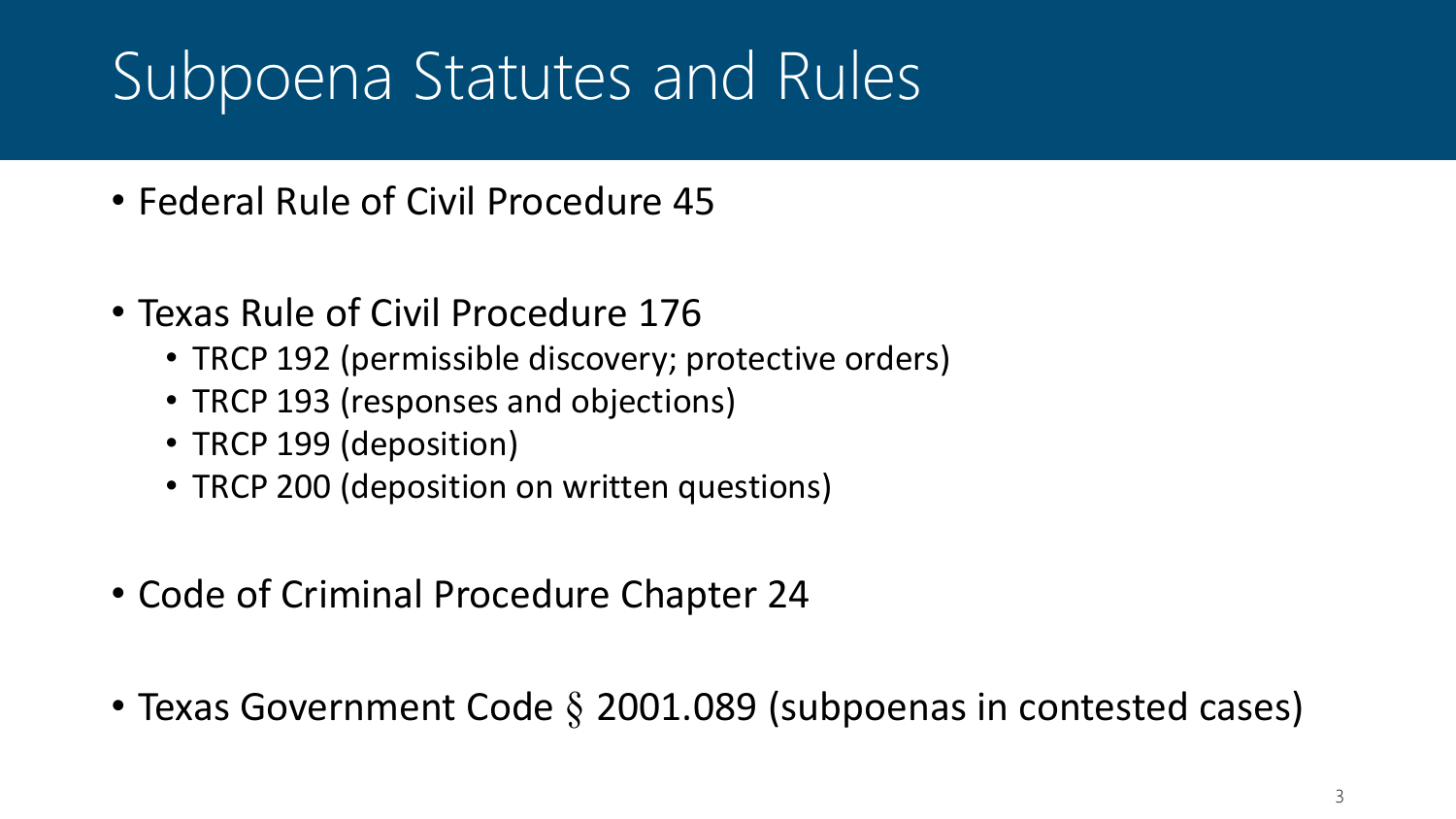## Prepare for Subpoenas

- Develop an agency process for responding to subpoenas
	- Expect to be served with subpoenas
	- Act immediately when served
	- Subpoenas must be treated differently than open records requests
- Train Board Members and Agency Staff on:
	- Agency subpoena process
	- Alerting legal staff (or Agency contact person) about out of the ordinary inquiries into obtaining documents, taking a deposition, or testifying at trial
	- Subpoenas to former employees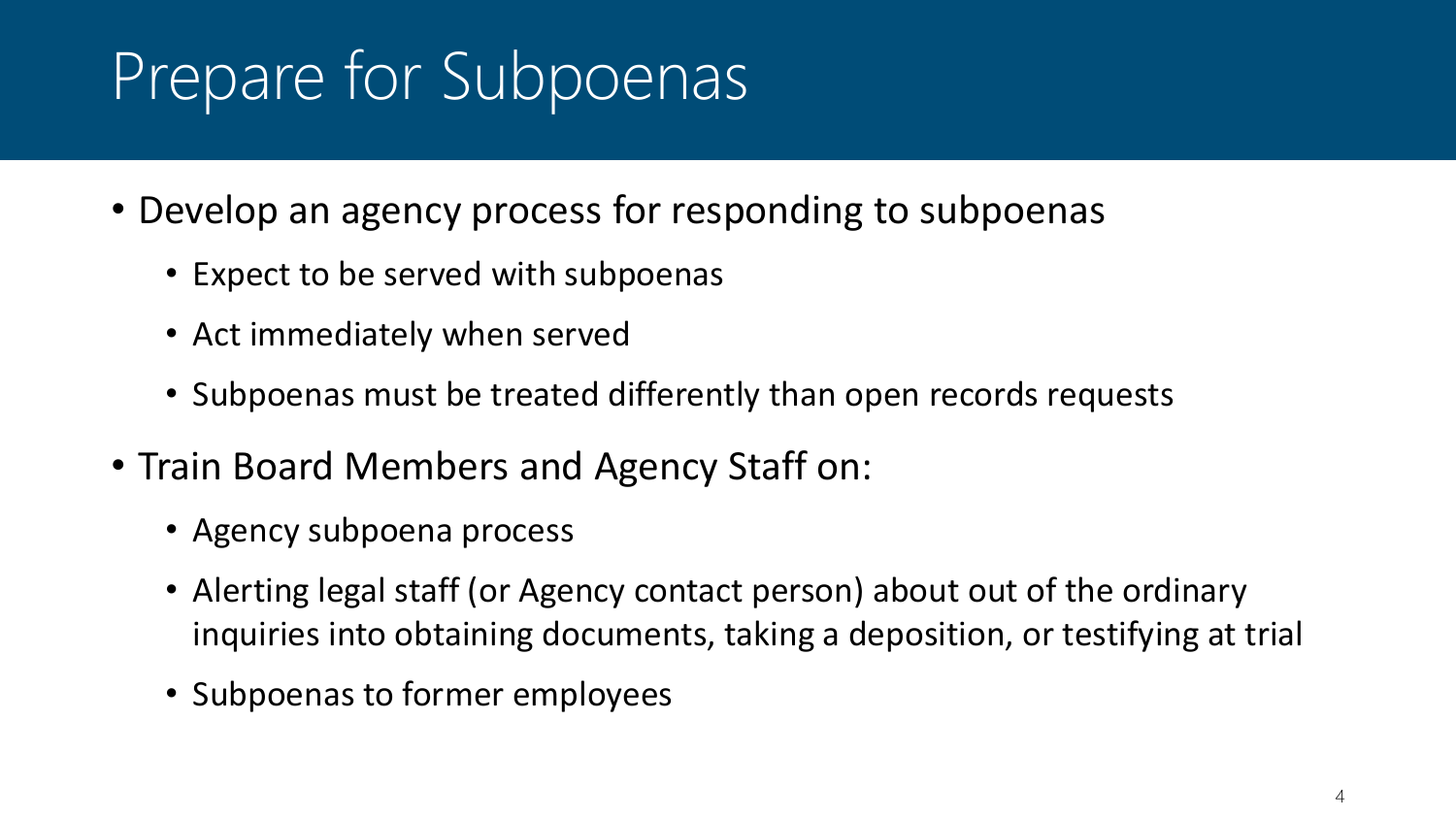## Require Proper Service

- Require proper service of a subpoena to establish clear deadlines for response.
	- FRCP 45(b): Any person who is at least 18 years old and not a party may serve a subpoena by delivering a copy to the named person.
	- TRCP 176.5: A subpoena must be served by a sheriff, constable, or any person who is not a party and is at least 18 years of age by delivering a copy to the named person.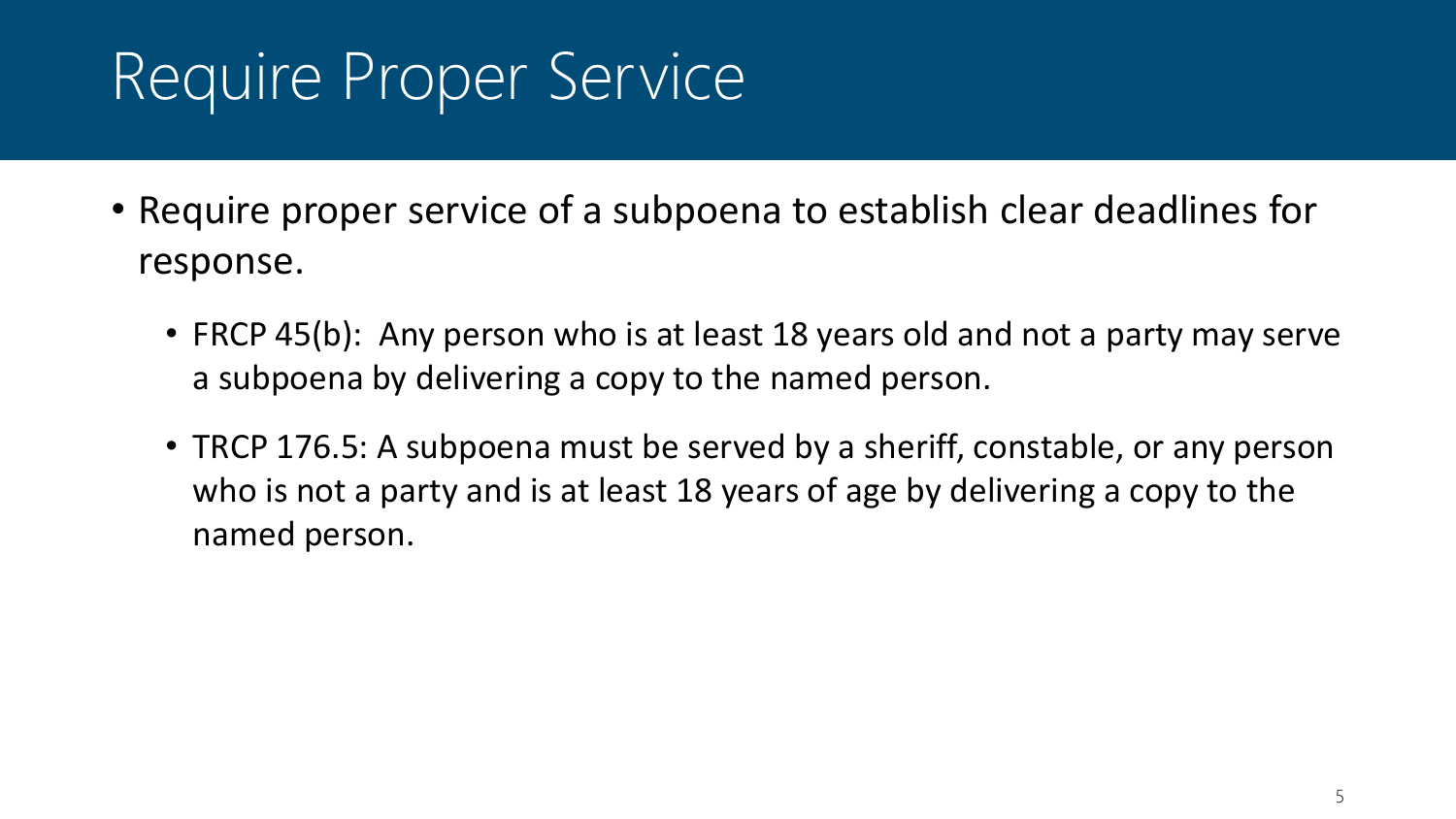#### Immediate Steps on Service of a Subpoena

- All Agency employees and Board/Commission members: Alert legal staff or designated Agency contact
- Agency legal staff or designated contact:
	- Evaluate the subpoena to determine next steps (see next slide).
	- Check the docket to learn about the case and discovery deadlines.
		- In State court, go to the website for the county in which the case is pending to determine whether the docket is publicly available.
		- In Federal court—check PACER
	- Institute a litigation hold to preserve documents.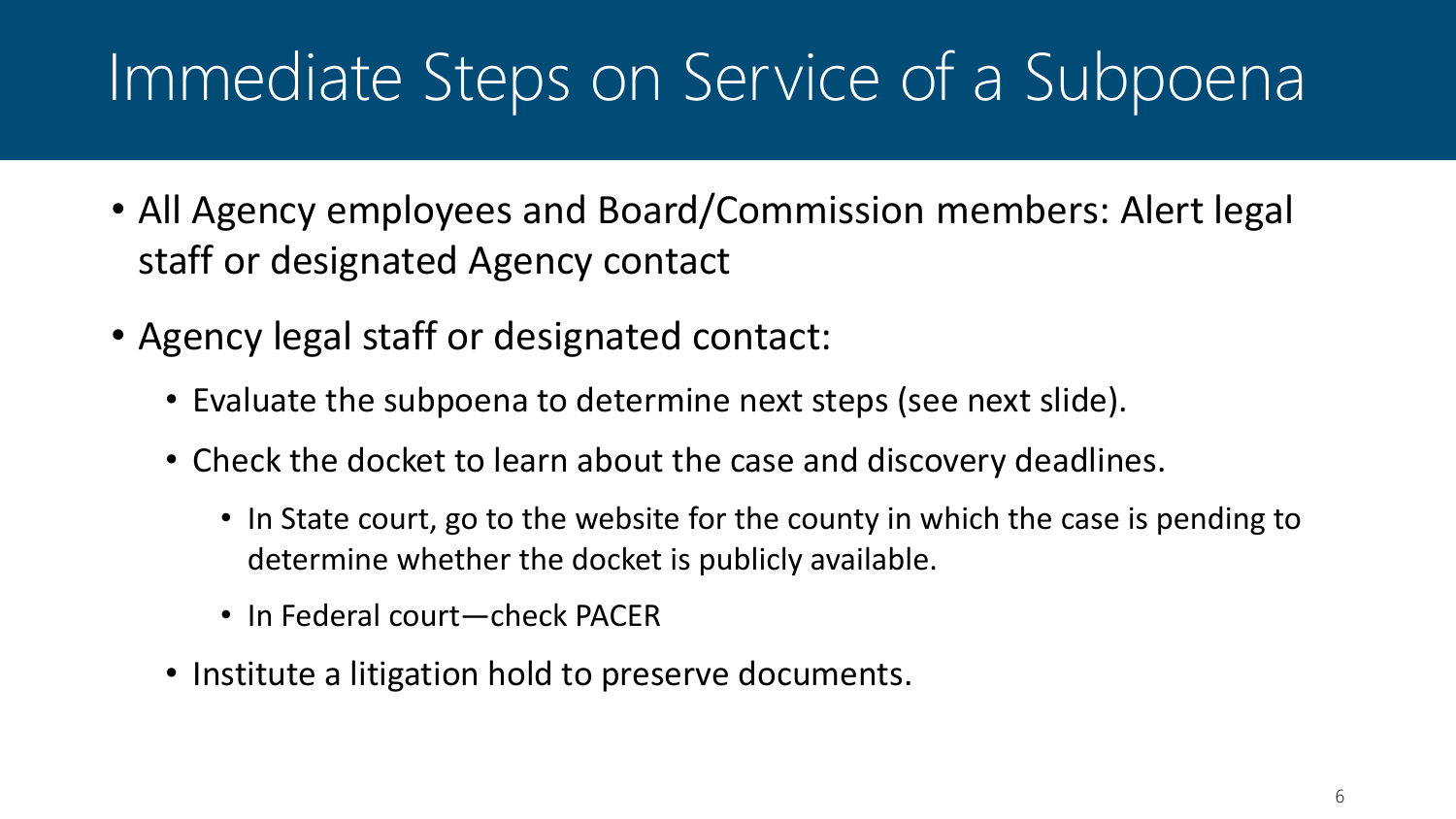## Evaluate the Subpoena

- Type of Subpoena
- Deadlines for objections and production
- Plan for response
	- Locate Documents
	- Determine Appropriate individuals to designate for deposition
	- Determine Objections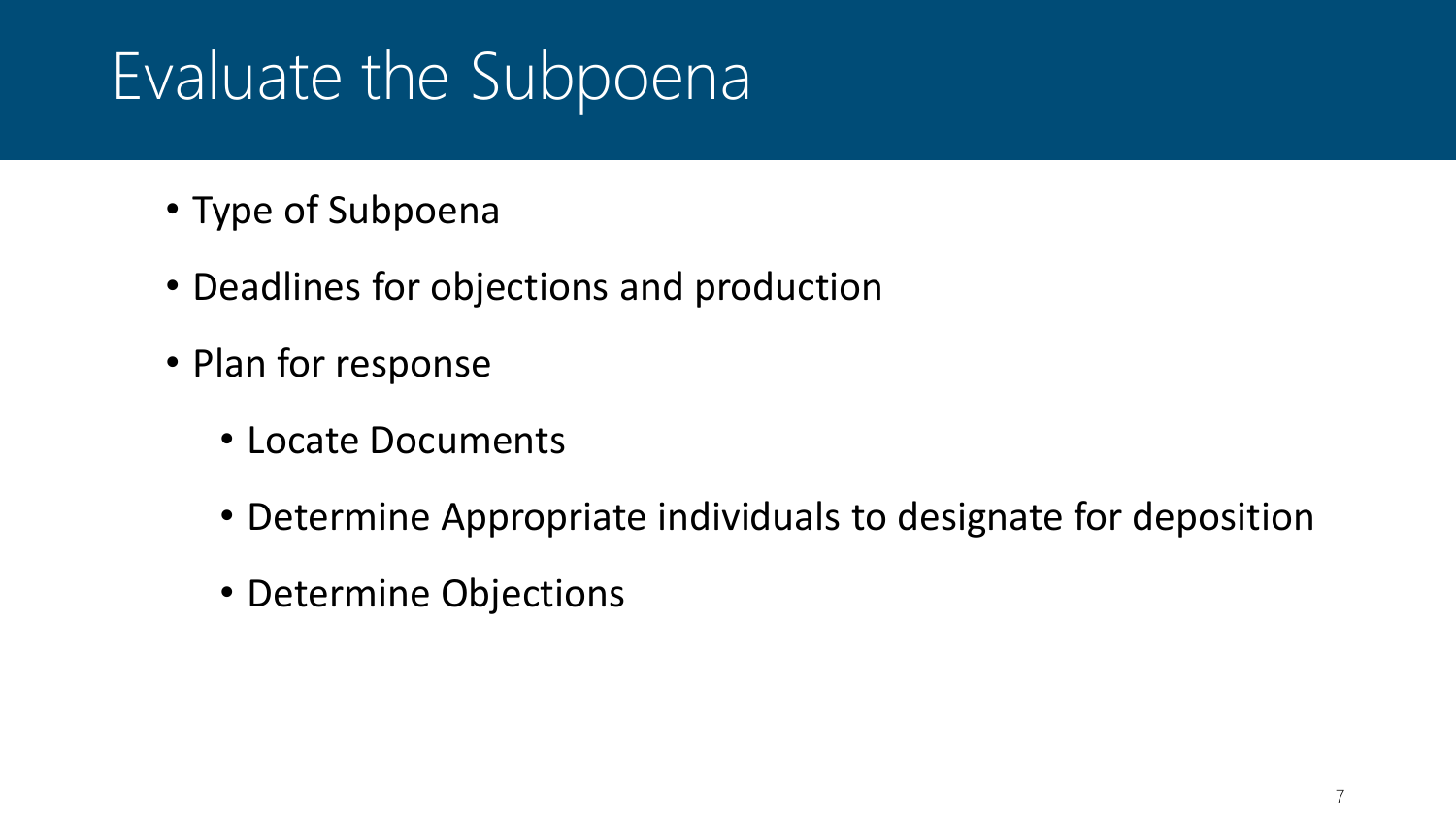# Subpoena Types

- Subpoena duces tecum (document subpoena)
- Deposition Subpoena (either to an individual or the agency)
- Trial Subpoena
- Deposition on Written Questions
- Subpoena for both documents and testimony
- Grand Jury Subpoena
- Administrative Subpoena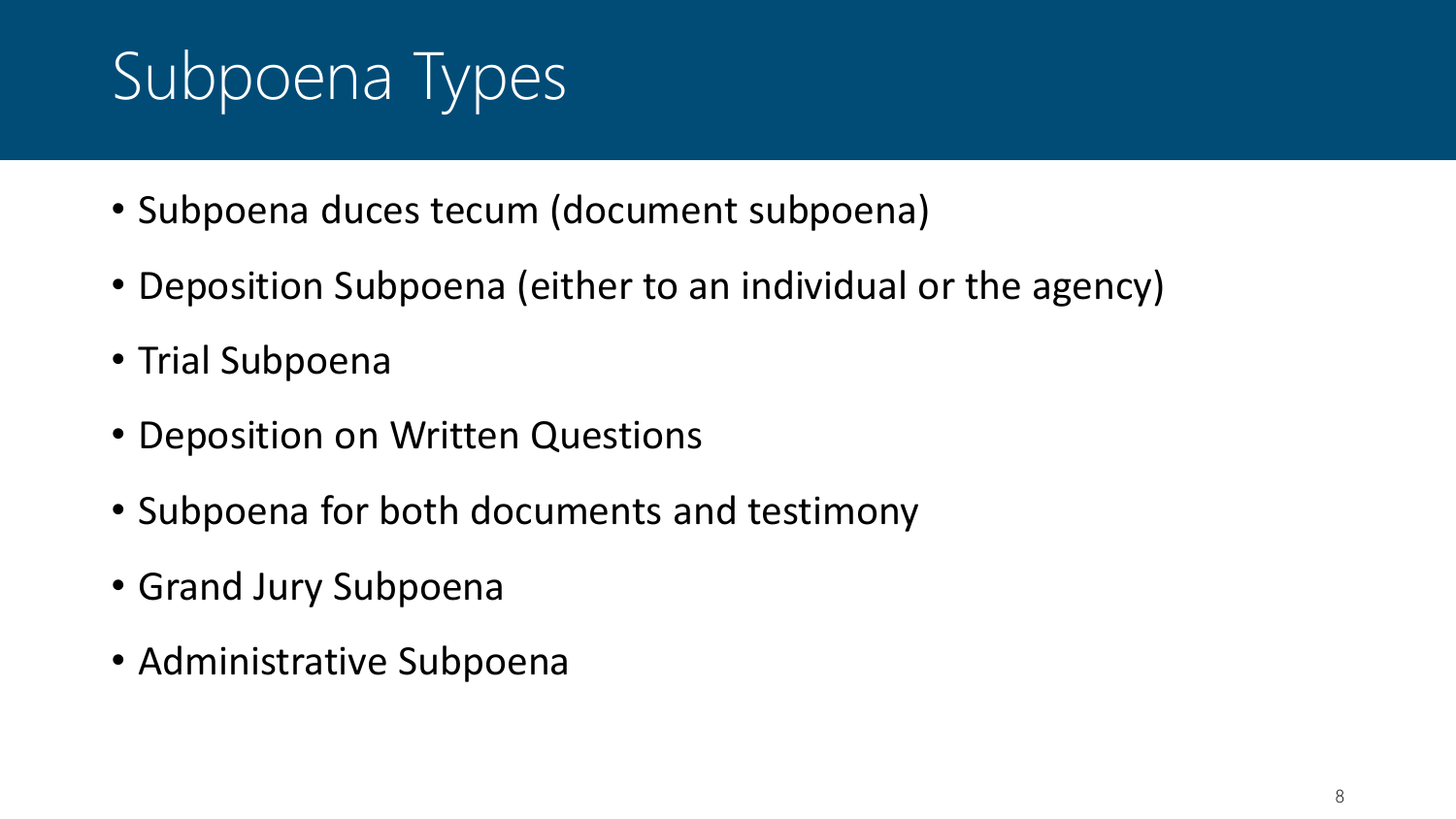#### Important Deadlines

- Objection Deadlines:
	- Federal Court document subpoenas: Objections must be served by the earlier of the subpoena compliance deadline or fourteen calendar days after service. *See* FRCP 45(d)(2)(B).
	- State Court: Objections must be served before the time specified for compliance. *See* TRCP 176(d).
	- State Court objection to time or place for deposition: An objection filed within three business days of service stays the deposition until the objection is resolved. *See* TRCP 199.4.
- A person or entity served with a deposition on written questions in State court has a minimum of 20 days to respond. *See* TRCP 200.1(a).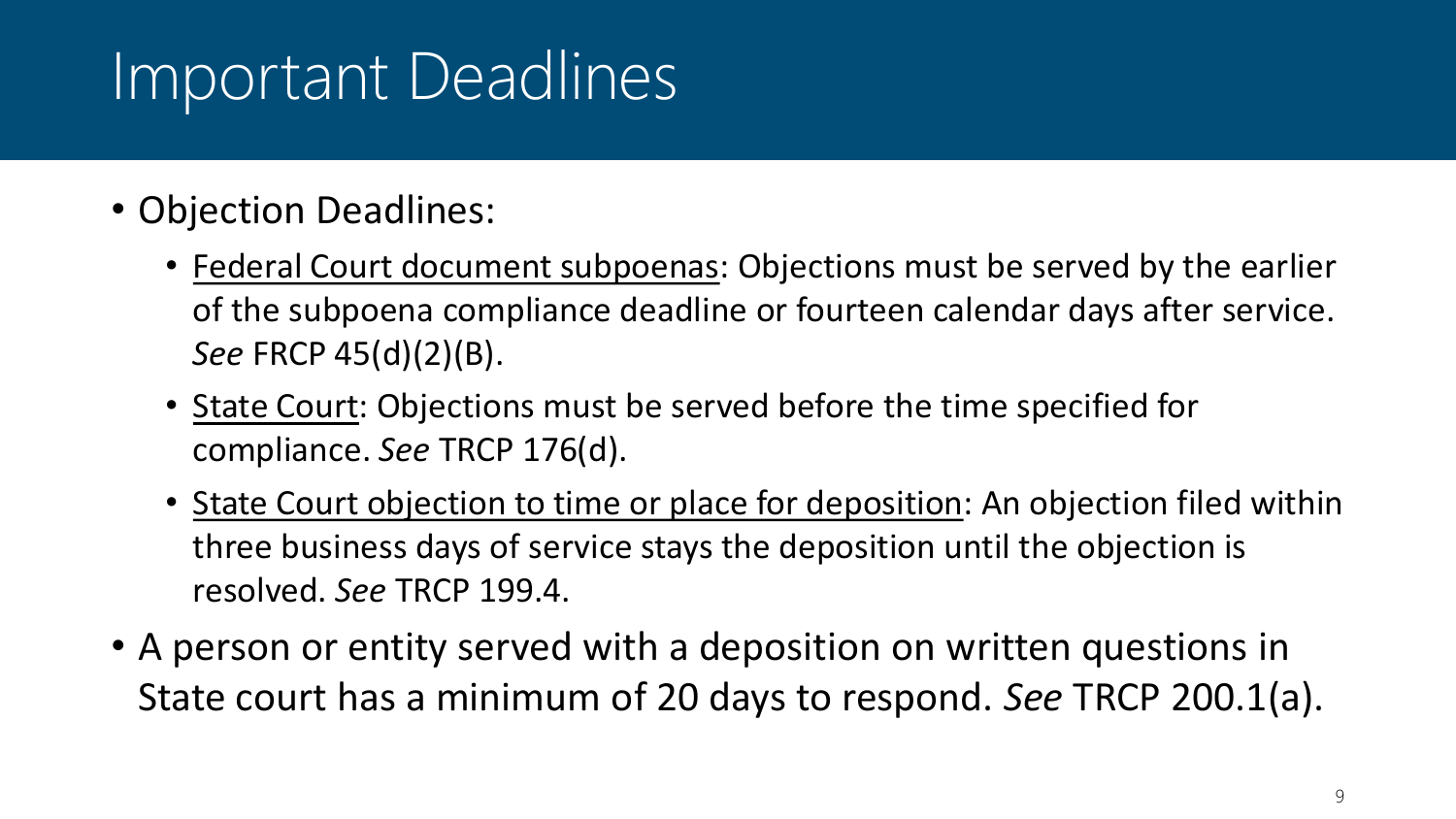## Note: Grand Jury and Criminal Subpoenas

- An agency will almost always be required to comply with a grand jury subpoena because these proceedings are secret. *See* CCP Art. 20.02.
	- A person that discloses anything transpiring before a grand jury is liable for a fine of up to \$500 and/or imprisonment for up to 30 days.
- Objections and motions for protection in a criminal subpoena are limited due to the liberty interests involved.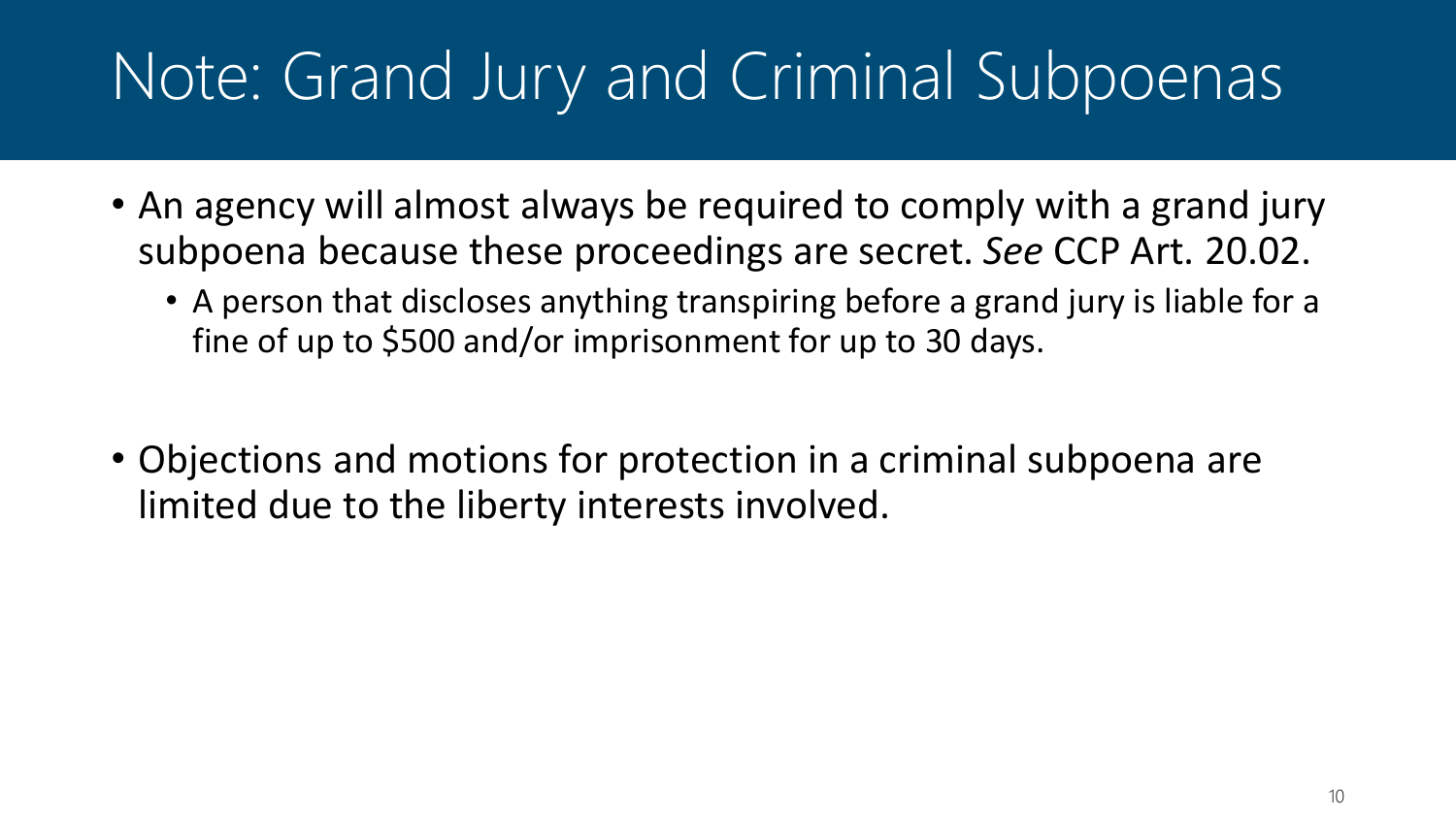#### II. Agency Subpoena Response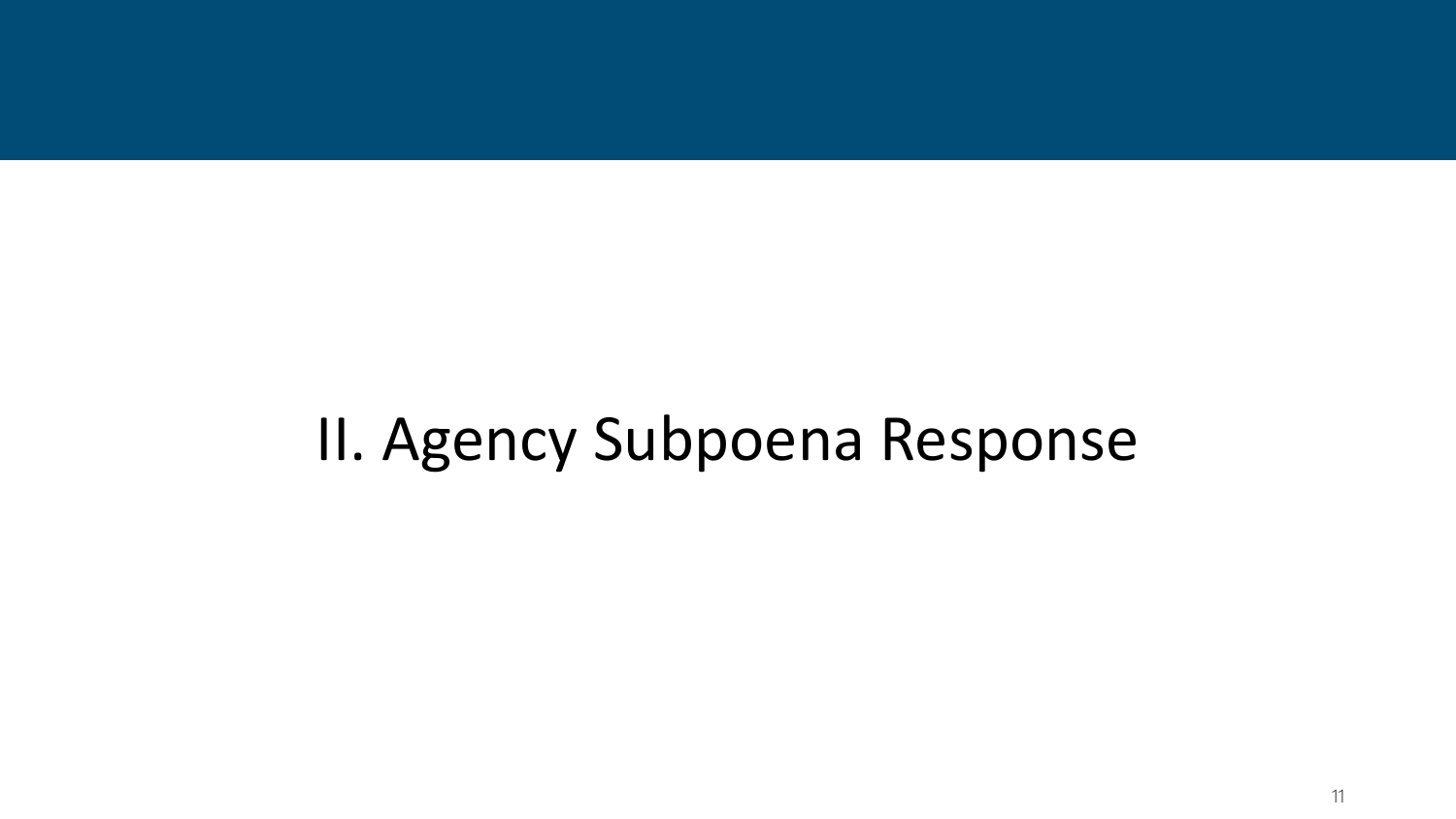### Matters to Immediately Refer to OAG

- If the Agency is served with a deposition subpoena and needs to file an objection to the time or place, refer the matter to the OAG. An objection must be filed by the third business day after service to stay the deposition.
- If the Agency is served a subpoena that has a compliance deadline of fewer than five days, and the Agency is not certain it can comply before the deadline, refer the matter to the OAG.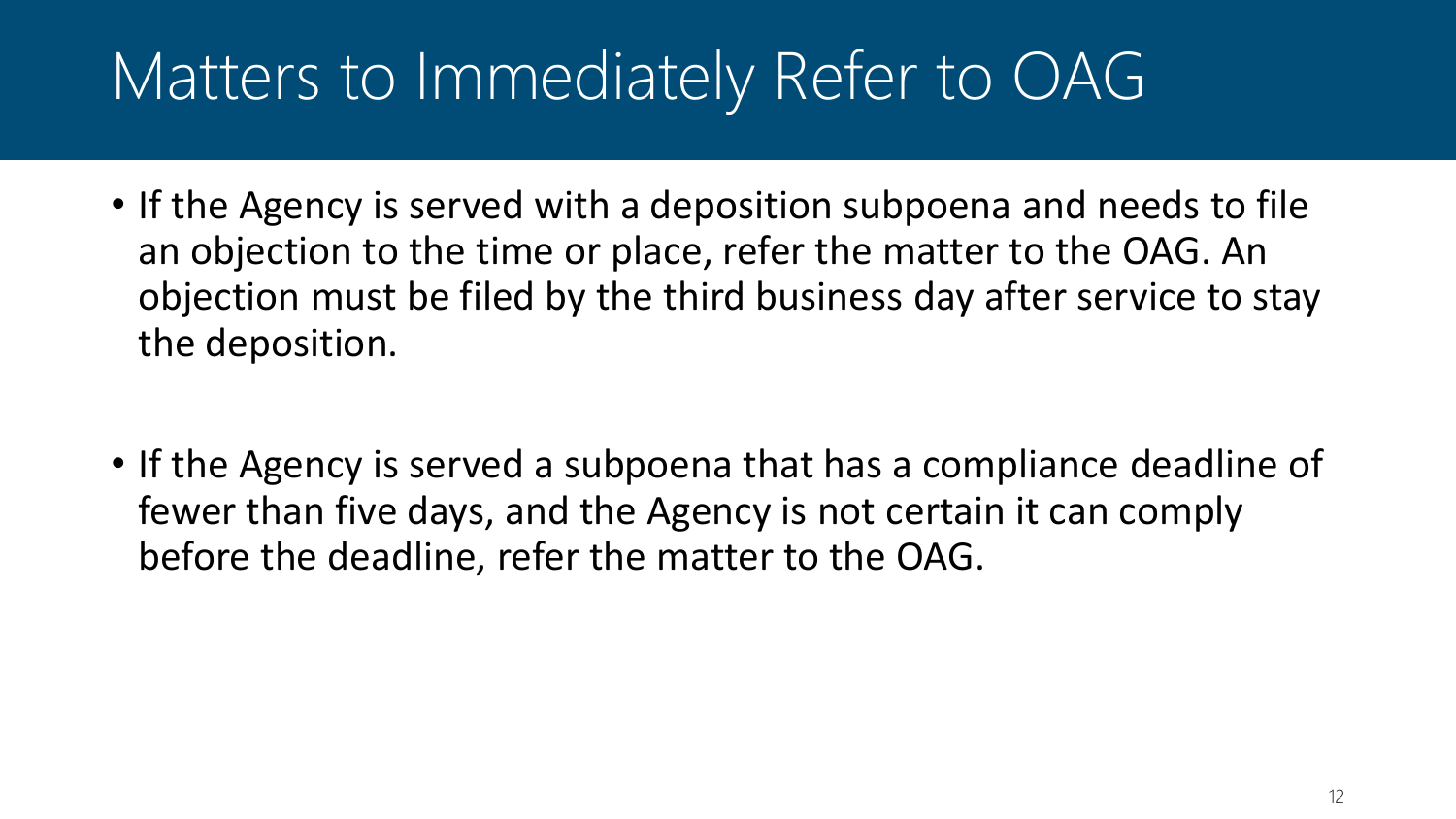## Plan for Response

- Do you understand what the subpoena is requesting?
- Does the agency have documents or other information responsive to the subpoena? Begin locating this information.
- Are there statutes that make the information sought confidential and not subject to subpoena? If so, may the information be provided under a protective order?
- Note: Public Information Act statutes generally do not provide a basis for objecting to a subpoena.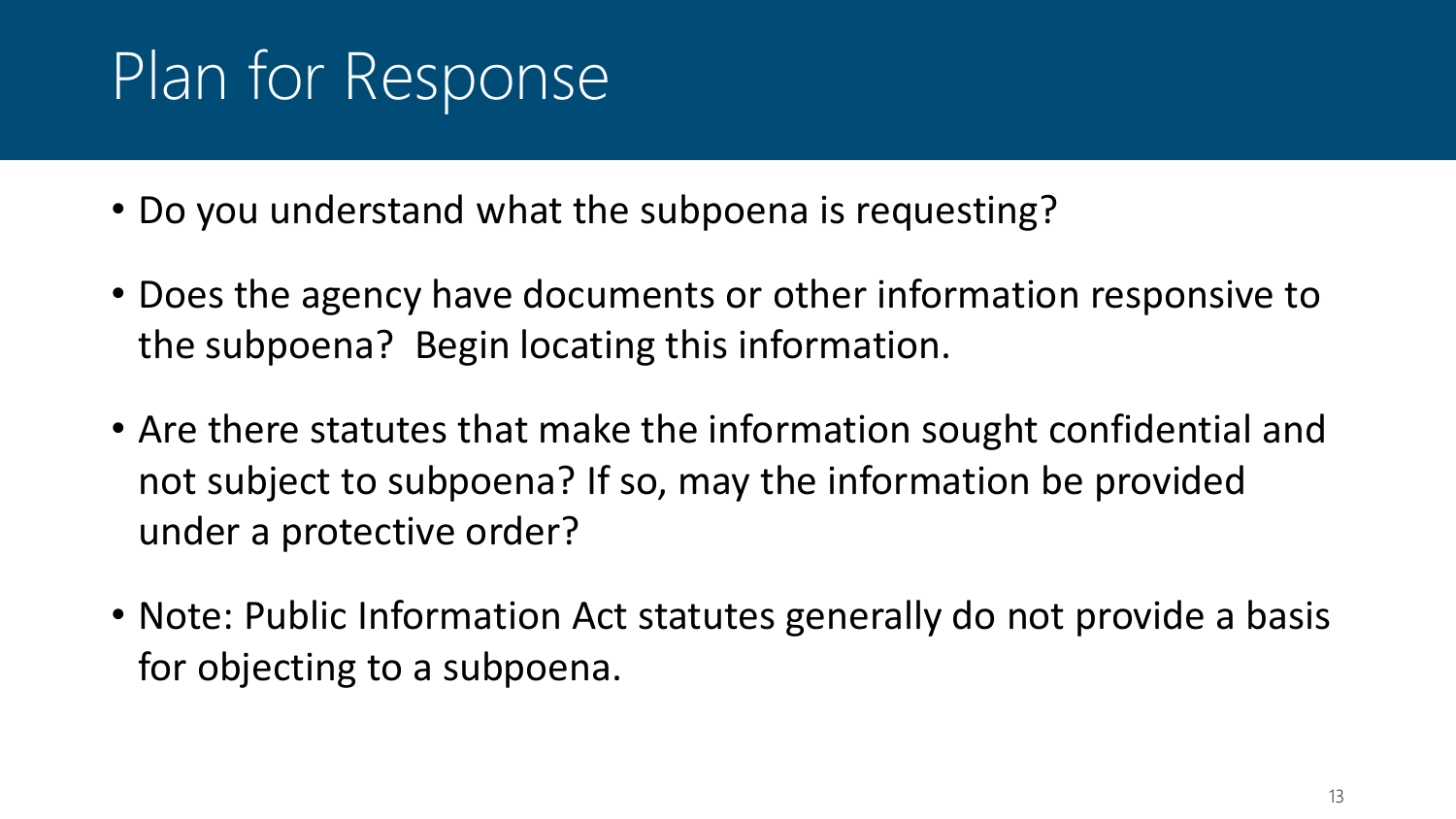## Attempt Agreement with Issuing Counsel

- Once you have developed a plan for response, contact the issuing attorney to attempt to reach agreement about the Agency's response to the subpoena.
	- Note: Even if the subpoena came from a records service company, call the issuing attorney.
- Attorneys are generally responsive to requests for further explanation, narrowing, or additional time.
- Often attorneys will accept (or even prefer) a business records affidavit in response to a deposition on written questions.
- Confirm agreements in writing.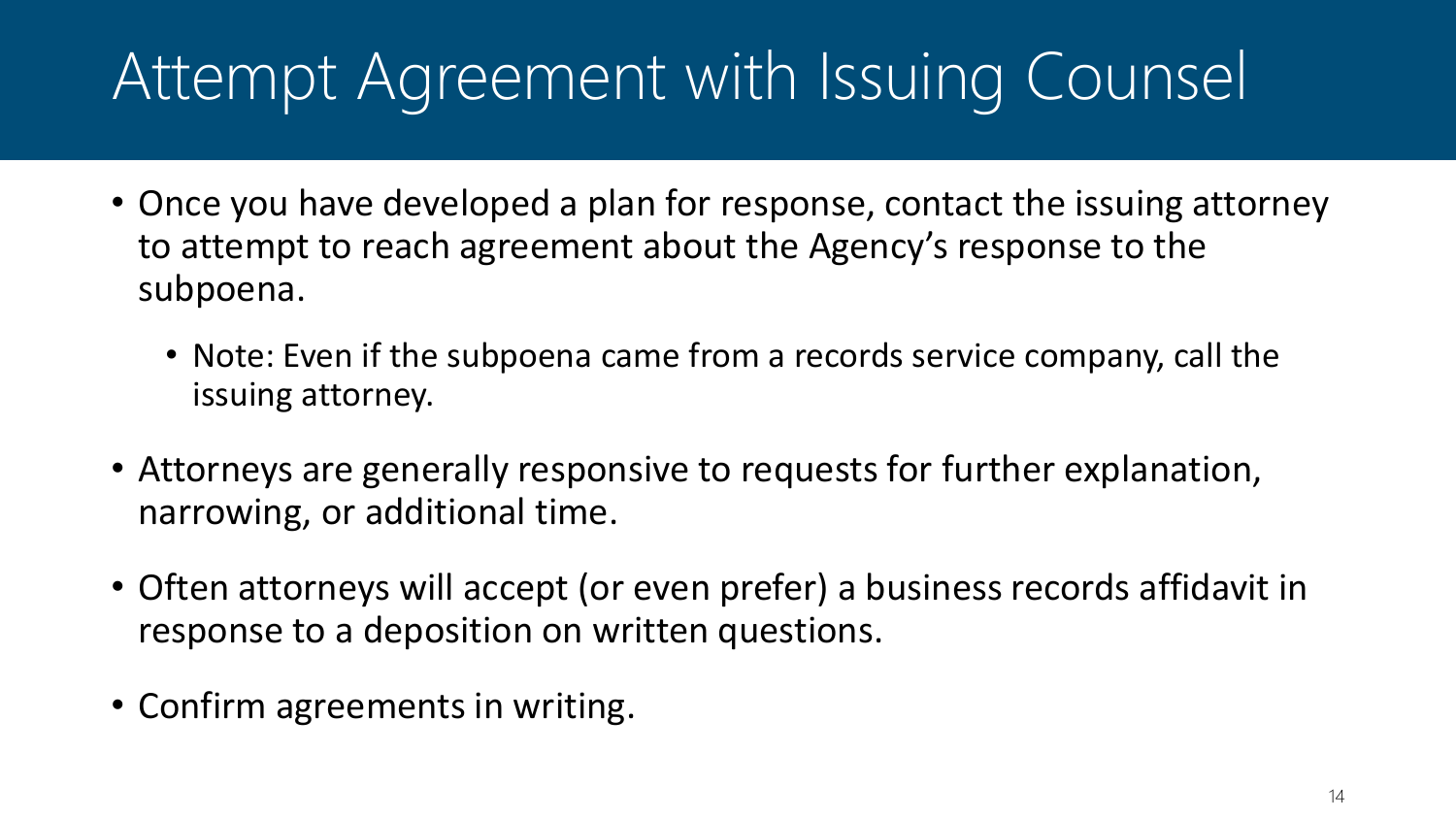## Prepare and Serve Objections

- Agency attorneys may serve objections to both federal and state subpoenas.
- Objections are served on the issuing party, not filed with the court.
- The individual/entity subpoenaed is only required to comply with the subpoena to the extent it does not object.
- Serving objections shifts the burden to issuing counsel to file a motion to compel and obtain a ruling before compliance with the subpoena is required. *See* FRCP 45(d)(2)(B)(i); TRCP 176.6(d).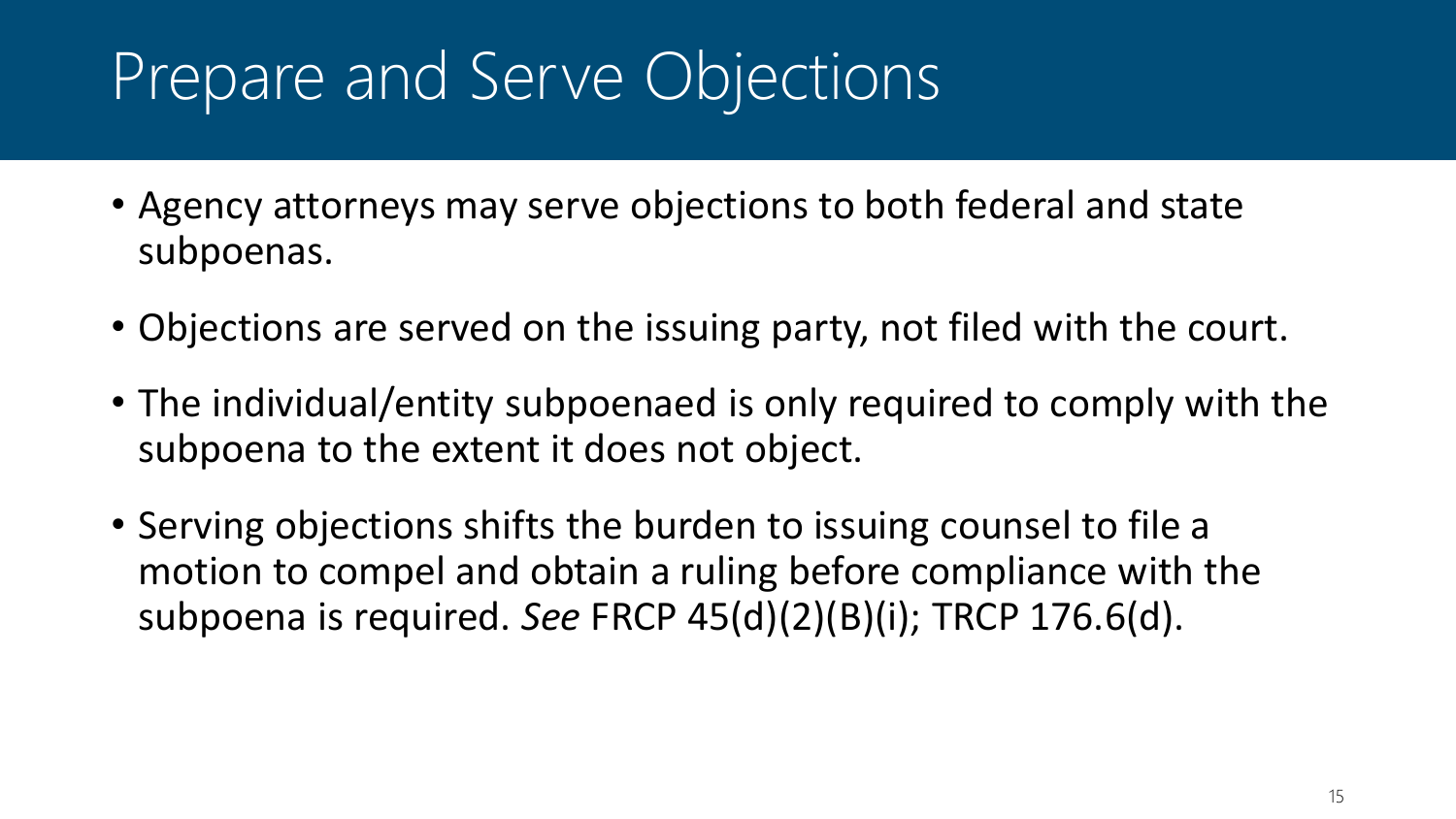## Potential Objections

- Potential Objections:
	- The information sought is confidential by law and not subject to subpoena.
	- The subpoena gives insufficient time to comply.
	- The subpoena is overly broad and is not tailored to avoid undue expense and burden on a non-party.
	- Certain requests are vague, so the Agency does not know how to comply.
- Review the applicable Rules for other objections that may apply.
- Objections should be specific. Do not merely include boilerplate language.
- Remote depositions and trials limit objections to time and place for compliance.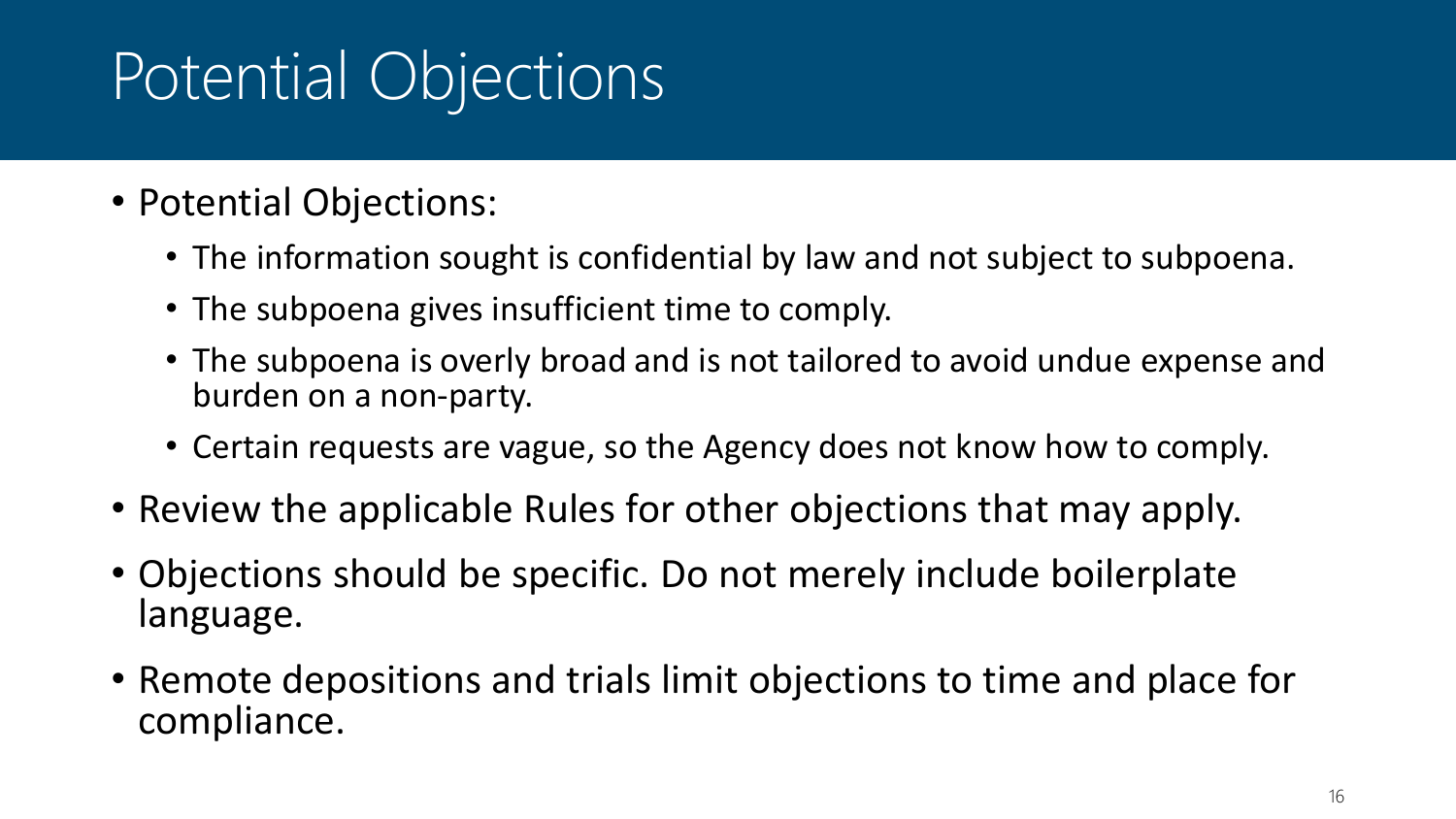#### III. Requesting OAG Representation on a Third-Party Subpoena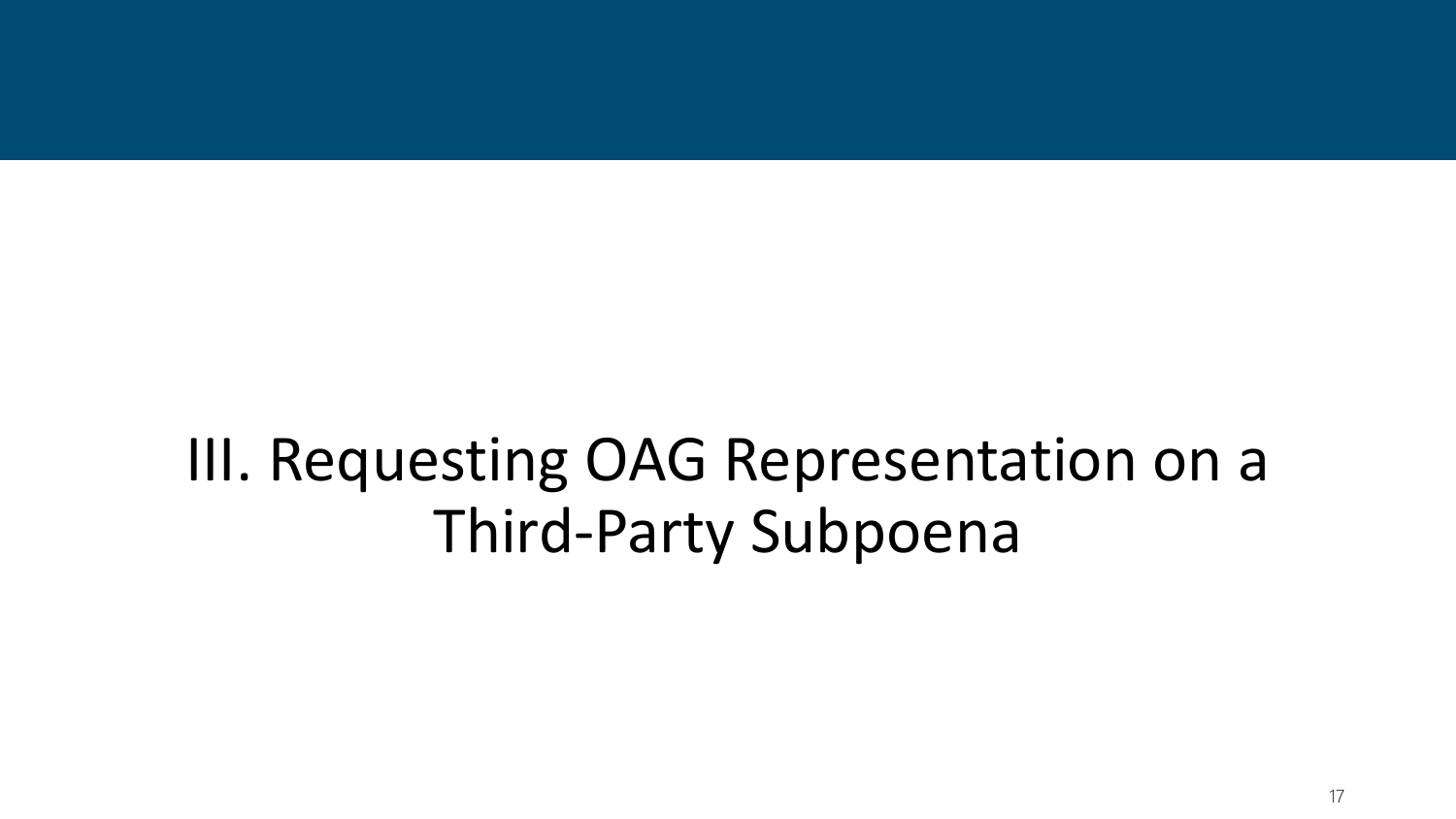## Submitting a Request for Representation

- Requests for representation may be submitted by email to agency\_req\_rep@oag.texas.gov addressed to Shawn E. Cowles, Deputy Attorney General for Civil Litigation.
- Request representation well before the compliance deadline (or objection deadline, if applicable). OAG's options are extremely limited after the compliance deadline.
- Include details in the request for representation:
	- What steps is the Agency requesting OAG take? (e.g., file a motion for protective order, seek an extension of time)
	- What steps has the Agency has taken to resolve issues with the subpoena?
	- Are there applicable confidentiality statutes?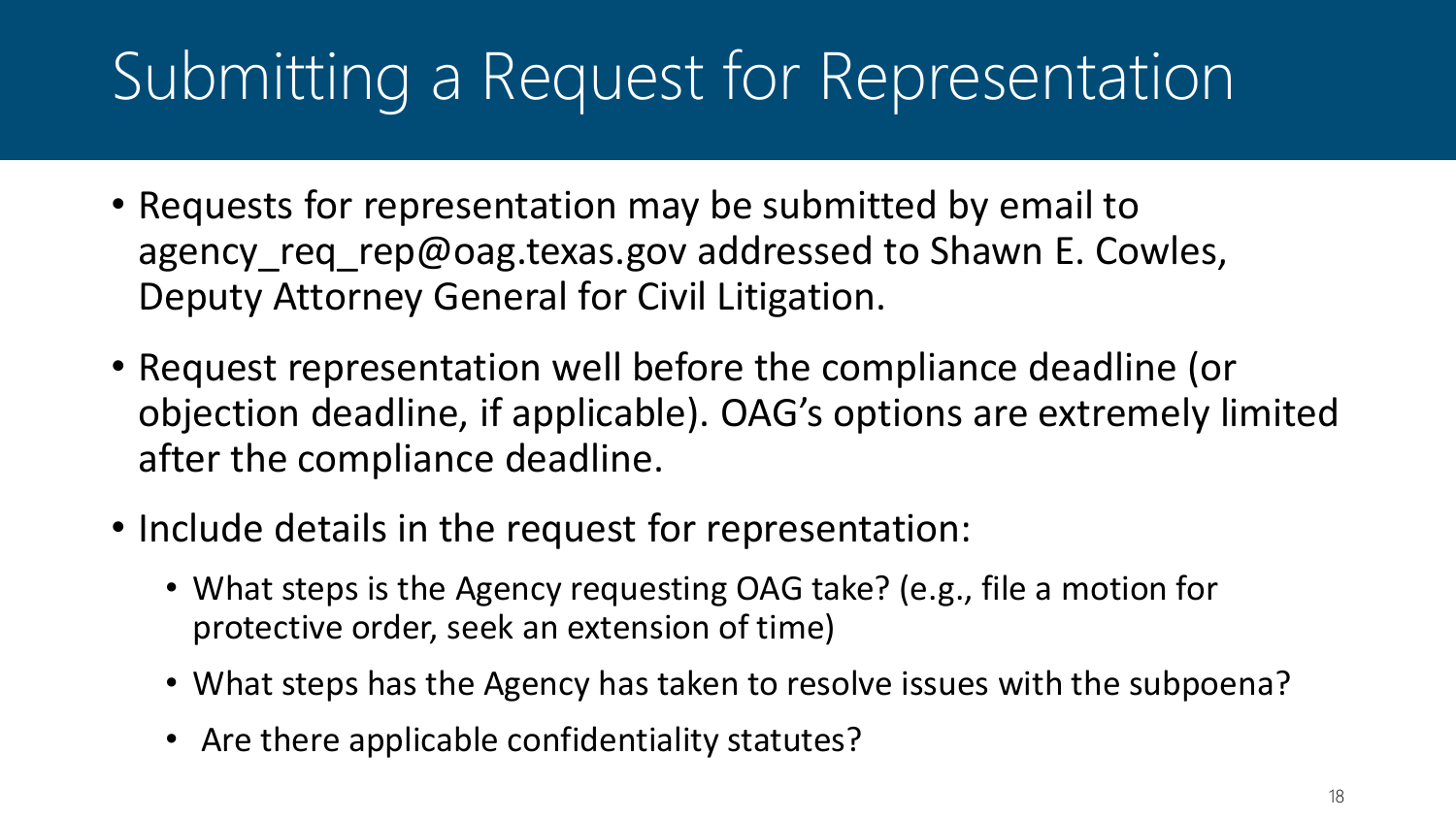### When Does OAG Accept Representation?

- OAG generally accepts representation to:
	- File a motion for protection;
	- Represent Agency employees at depositions;
	- Represent the Agency in responding to a motion to compel.
- OAG may only represent agency employees or former employees on matters within the course and scope of employment. *See* Civ. Prac. & Rem. Code Ch. 104.
- OAG generally will not represent an agency served with an administrative subpoena.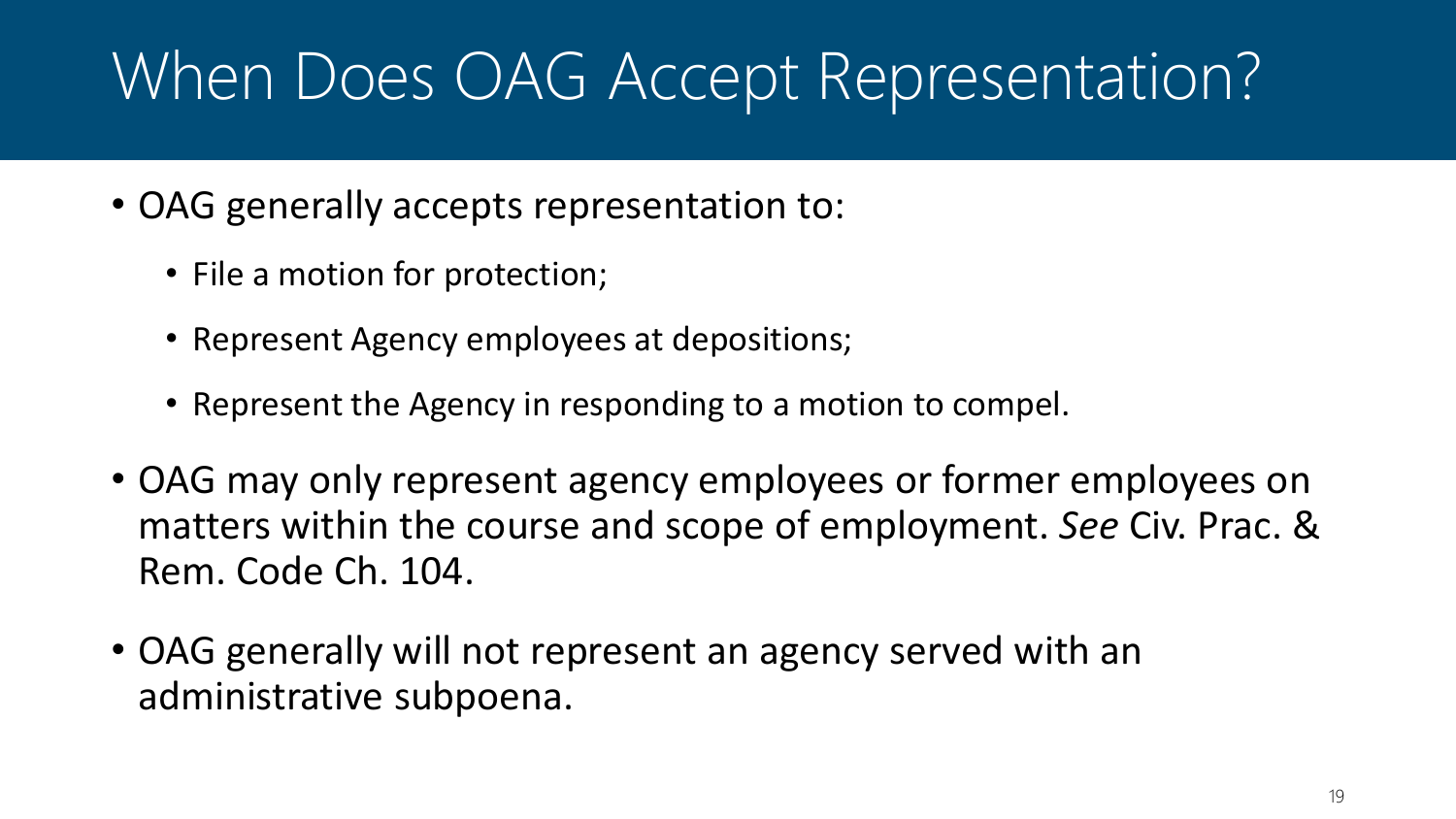#### IV. What to Expect When OAG Accepts Representation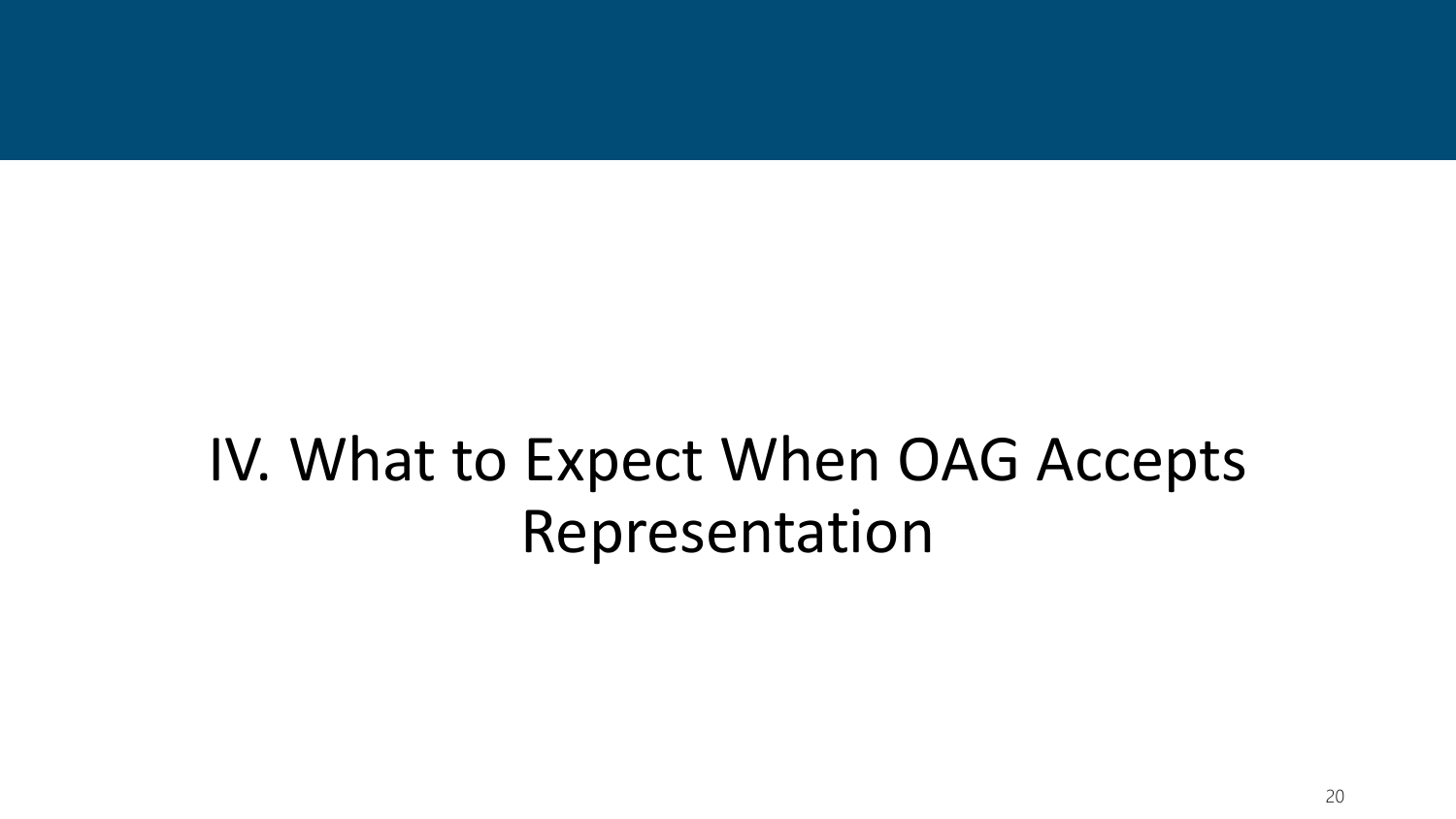## Scope of Representation

- When OAG accepts representation, the acceptance letter will explain that the Administrative Law Division (ALD) will determine the scope of representation on the subpoena.
- OAG and the Agency will generally share responsibility for responding to the subpoena.
- The scope of representation will vary by subpoena type and complexity.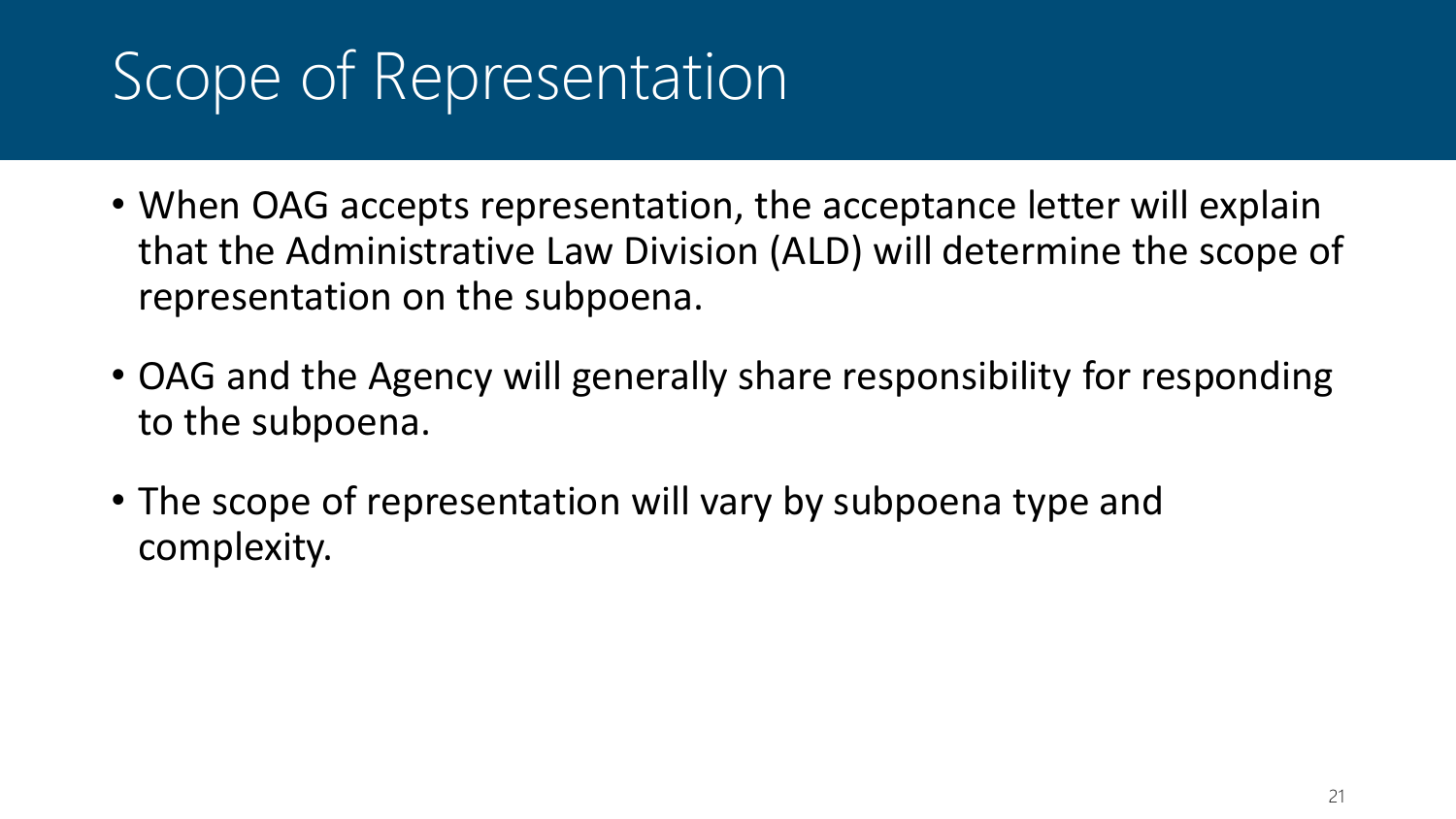## Subpoena-Related Motions

- ALD may file a motion for protective order or motion to quash.
	- ALD may seek a protective order where information responsive to the subpoena is made confidential by law.
	- In state court, filing a motion for protective order shifts the burden to issuing counsel to obtain an order on the motion before the Agency is required to comply with the subpoena. *See* TRCP 176.6(e).
- ALD may also serve or file objections to the subpoena.
	- In both state and federal court, serving objections shifts the burden to issuing counsel to obtain an order before the Agency is required to comply with the objected-to portion of the subpoena. *See* FRCP 45(d)(2)(B)(i); TRCP 176.6(d).
- ALD will generally defend an Agency on a motion to compel compliance with a subpoena.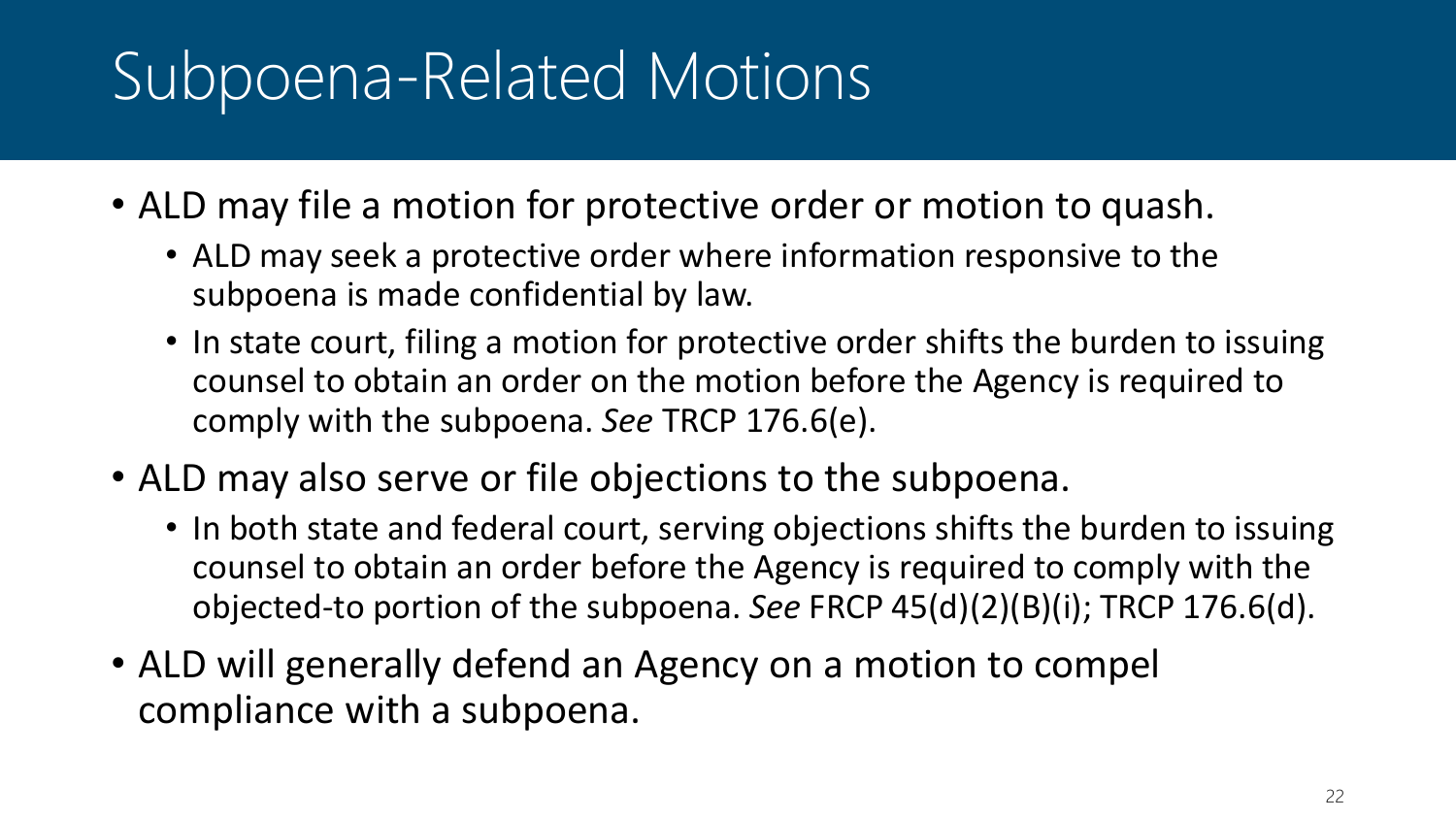### Scope of Representation: Document Subpoenas

- ALD Responsibilities:
	- Point of contact for issuing counsel
	- Work with issuing counsel to determine appropriate scope of subpoena response
	- Represent the Agency in court
	- Work with the Agency to develop a procedure for document review and serve as final reviewer for questionable documents
- Agency Responsibilities:
	- Determine whether the Agency has responsive documents or information
	- Estimate time and personnel required to gather, review, and produce documents
	- Gather all responsive and relevant documents and information
	- Review documents and redact responsive documents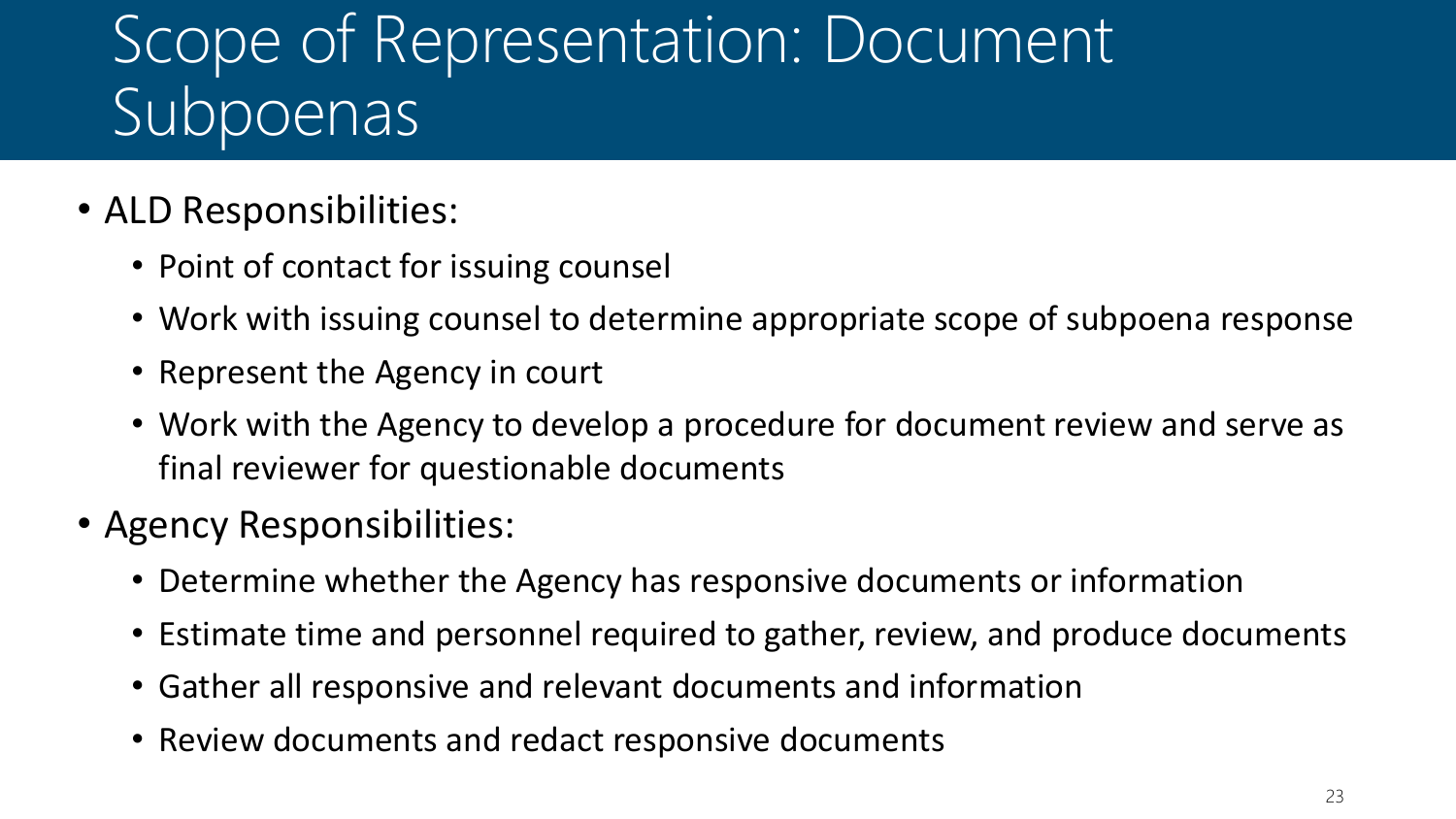### Scope of Representation: Deposition Subpoenas

- ALD Responsibilities:
	- Point of contact for issuing counsel
	- Work with issuing counsel to determine time, place, format, and topics for deposition
	- Prepare Agency witness for procedural aspects of deposition
	- Represent Agency witness at deposition
- Agency Responsibilities:
	- Prepare the witness on deposition topics
	- Attend deposition to observe and provide guidance to the OAG attorney and Agency witness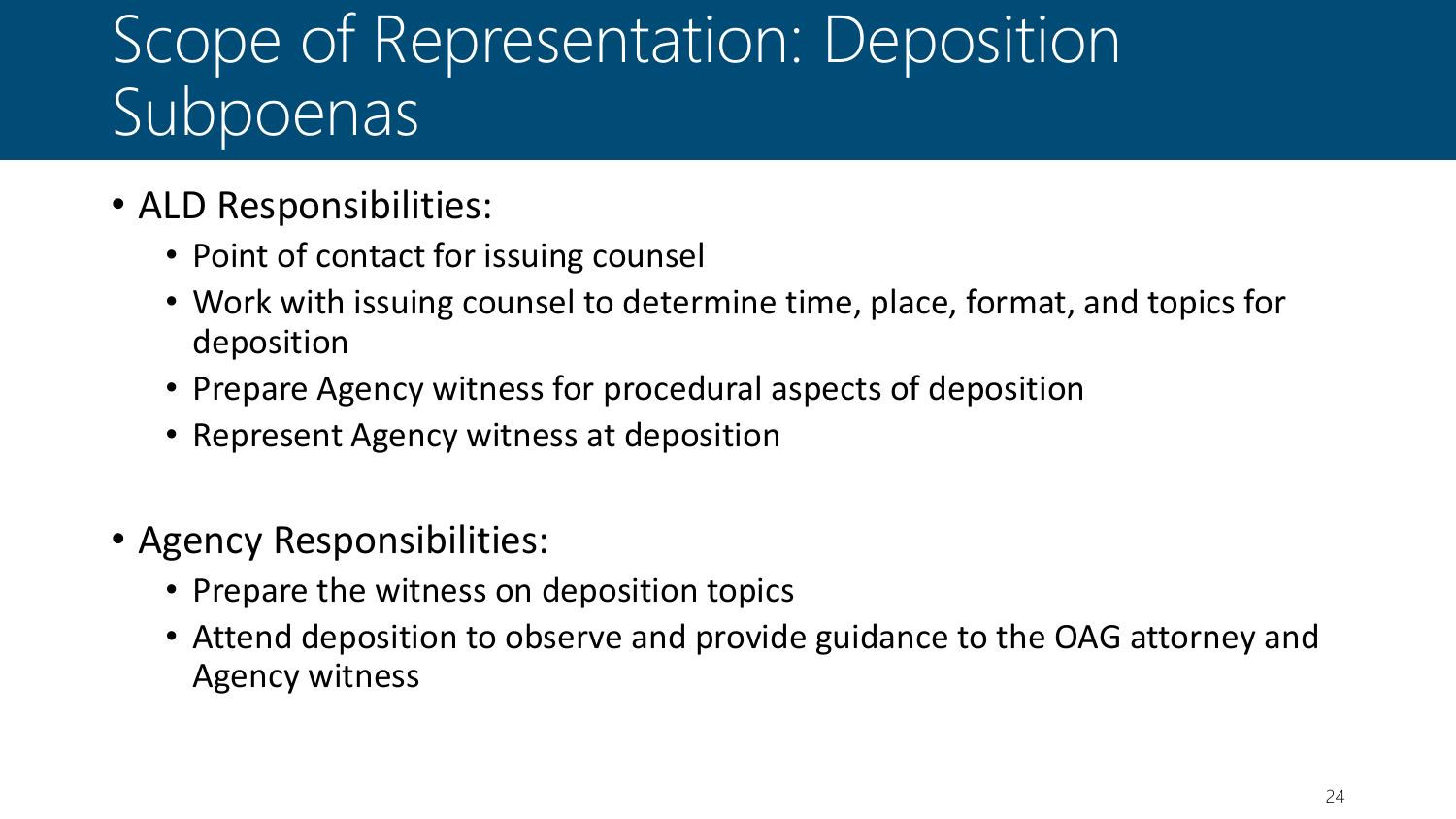## Scope of Representation: Trial Subpoenas

- Absent exceptional circumstances, OAG generally only accepts representation on trial subpoenas to file motions (e.g., motion for protection or to quash trial testimony).
- Since the Agency is not a party to the suit, there generally is no role for OAG at trial.
- The Agency may work with issuing counsel to determine a time and place certain for the witness's testimony.
- When in doubt, submit a request for representation.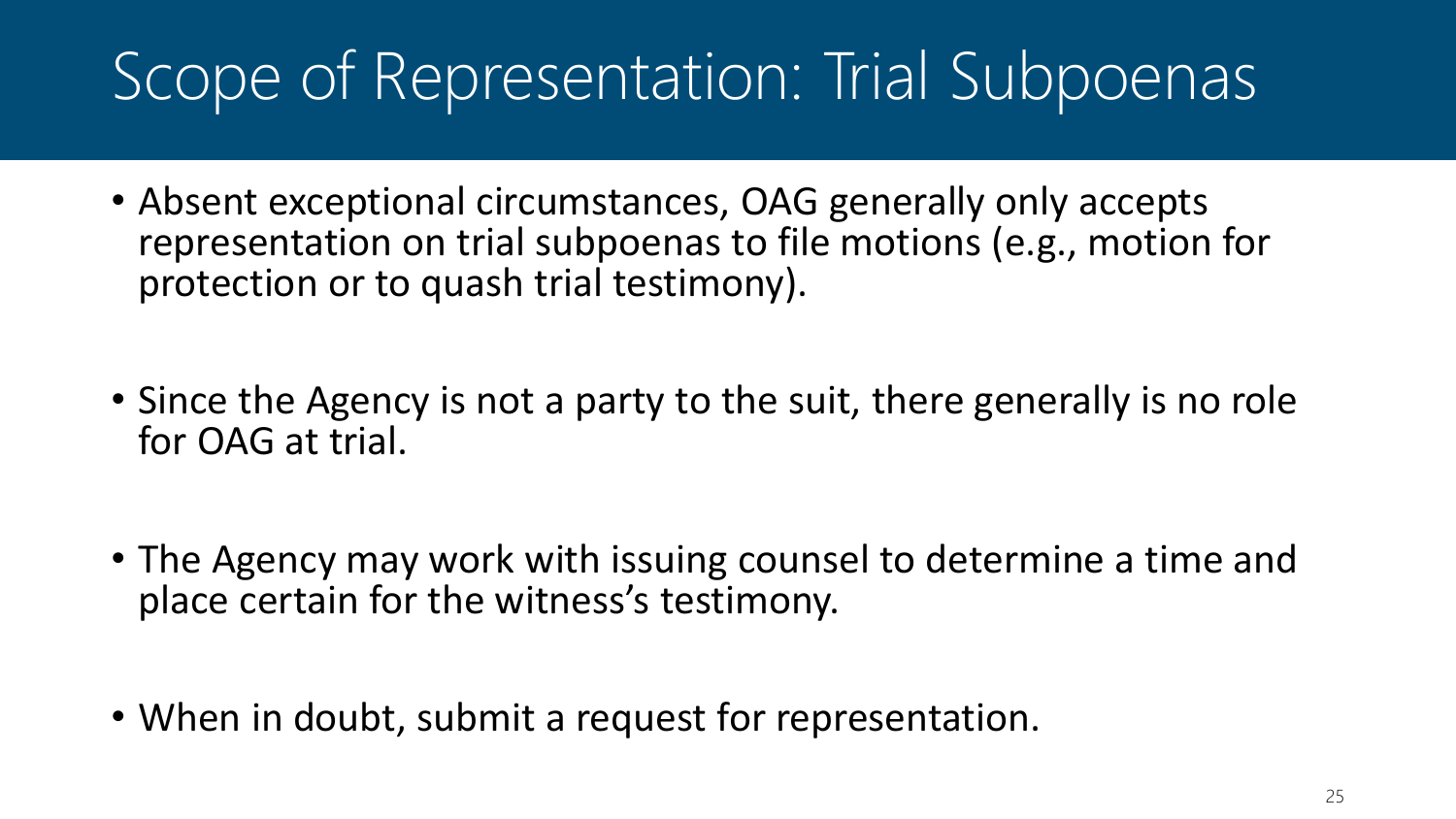### Discovery Sanctions

- A third-party or its attorney may face fees, sanctions, or be held in contempt for failure to timely and fully respond to a subpoena.
- FRCP 37: Sanctions for failure to cooperate in discovery
- TRCP 215: Sanctions for abuse of discovery